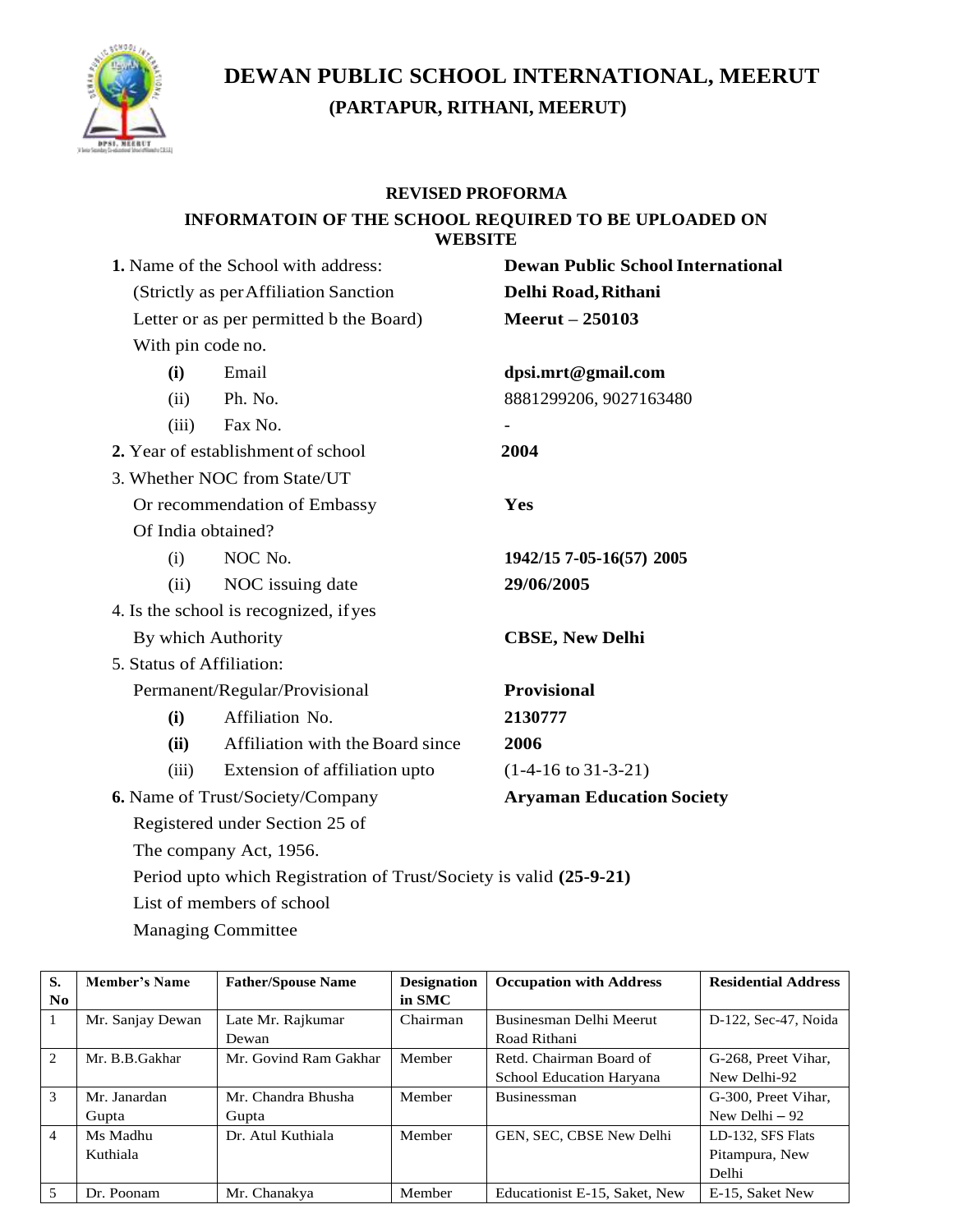|                | Chaudhary         | Chaudhary             |             | Delhi                          | Delhi                           |
|----------------|-------------------|-----------------------|-------------|--------------------------------|---------------------------------|
| 6              | Dr. Geetika       | Mr. Sudarshan Mahajan | Member      | Doctor                         | 6-C, White House                |
|                | Mahajan           |                       |             | 6-C, White House               | New Delhi                       |
|                |                   |                       |             | Delhi                          |                                 |
| $\overline{7}$ | Mr. Ramesh        | Late Mr. Chaudhary    | Member      | Educationist                   | 717, Mahaveer                   |
|                | Chaudhary         |                       |             | Retd. Principal M.A.M.         | Prasad Block, New               |
|                |                   |                       |             | College, Jammu                 | Delhi                           |
| 8              | Ms Ruchi Sharma   | Dr. D. P. Sharma      | Ex off      | Principal                      | $C-4$ , Sec 3                   |
|                |                   |                       | Convener    |                                | <b>Sushant City</b>             |
|                |                   |                       |             |                                | Meerut                          |
| 9              | Mr. B.N. Mehrotra | Mr. Mehrotra          | Member      | Educationist                   | Ganga Nagar                     |
|                |                   |                       |             | Retd. Principal                | Meerut                          |
|                |                   |                       |             | American School                |                                 |
| 10             | Ms Sarabjeet Kaur | Mr. Rarvinder Singh   | Parent Rep. | Service                        | D-7, Sports Complex,            |
|                |                   |                       |             |                                | Delhi Road, Meerut              |
|                |                   |                       |             |                                |                                 |
| 11             | Dr. Suraksha Pal  | Mr. Surender Pal      | Member      | Educationist Head of the B.Ed. | 274, Asora House                |
|                |                   |                       |             | Dept. CCS University           | W.K. Road                       |
|                |                   |                       |             |                                | Meerut                          |
| 12             | Mr. S. C. Anand   | Mr. J.N. Anand        | Member      | New Delhi, 01127561414         | Educational                     |
|                |                   |                       |             |                                | Consultant, C-140,              |
|                |                   |                       |             |                                | Prashant Vihar, New             |
|                |                   |                       |             |                                | Delhi                           |
| 13             | Dr. Sandhya Rani  | Mr. Ompal Singh       | Member      | Principal Rajkiya              | 83/2, Madhavpuram,              |
|                |                   |                       |             | Mahavidyalaya, Behat,          | Meerut                          |
|                |                   |                       |             | Saharanpur                     |                                 |
| 14             | Dr. Saruksha Pal  | Mr. Surendar Pal      | Member      | Educationist Head of the B.Ed, | 274, Asora House,               |
|                |                   |                       |             | Deptt. CCS University          | W.K. Road, Meerut               |
| 15             | Mr. Rishabh       | Mr. Ravindra Kumar    | Member      | Service                        | B-58, Madhur Vihar,             |
|                | Choudhary         | Choudhary             |             |                                | Pallavpuram, Phase-I,<br>Meerut |
|                |                   |                       |             |                                |                                 |
|                |                   |                       |             |                                |                                 |
| 16             | Mr. Balbeer Singh | Mr. Chanan Singh      | Member      | Education                      | J 6/46, Rajauri                 |
|                |                   |                       |             |                                | Garden, New Delhi               |

|      |                                                | 8. Name of the Manager              | Mr. Sanjay Dewan            |
|------|------------------------------------------------|-------------------------------------|-----------------------------|
|      |                                                | President /Chairman/                | Chairman                    |
|      | Correspondent                                  |                                     | D-122, Sec 47, Noida (U.P.) |
|      | (i)                                            | E-mail                              | Sanjaydewan280869@gmail.com |
|      | (ii)                                           | Phone No.                           | 09997143210                 |
|      | (iii)                                          | Fax No.                             |                             |
|      |                                                | 9. Area of School campus            |                             |
| (i)  | In Acres                                       |                                     | 2.07                        |
| (ii) | In Sq. mtres<br>(iii) Built up area (sq. mtrs) |                                     | 8376                        |
|      |                                                |                                     | 1559.01                     |
|      |                                                | (iv) Area of playground in sq. mtrs | 6816.99                     |
| (v)  |                                                | Other facilities                    |                             |
|      | i.)                                            | <b>Swimming Pool</b>                | Yes                         |
|      | ii.)                                           | Indoor games                        | Yes                         |
|      | iii.)                                          | Dance Rooms                         | Yes                         |
|      | IV.)                                           | Gymnasium                           | <b>NA</b>                   |
|      | V.                                             | Music Room                          | Yes                         |
|      | VI.                                            | Hostels                             | <b>NA</b>                   |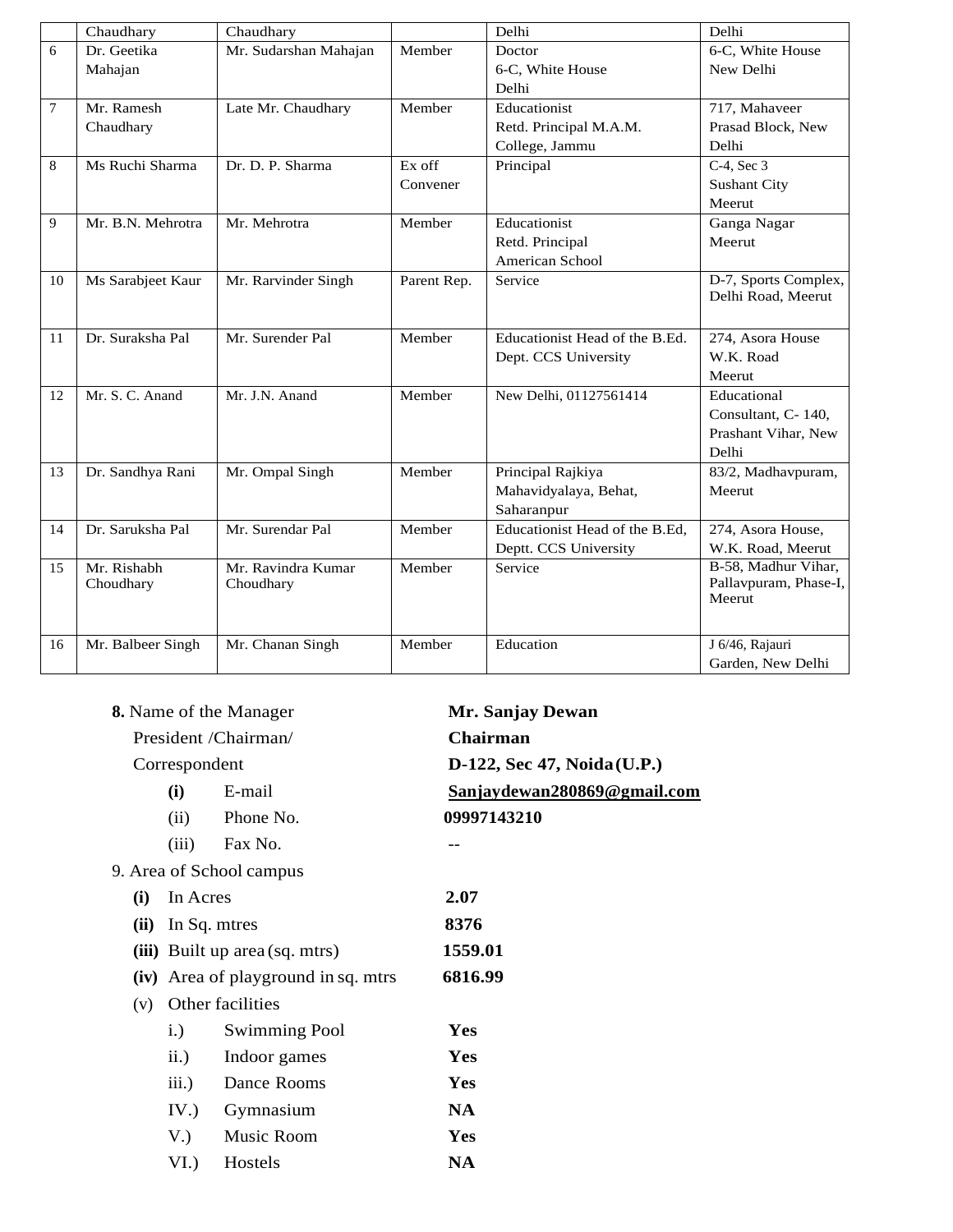10. Details of fee (monthly total fee)

| 1.        | Pre-Nursery                   | Rs. 3400/-                                |
|-----------|-------------------------------|-------------------------------------------|
| $\rm ii)$ | Nursery                       | $Rs.3500/-$                               |
|           | $iii)$ I-VI                   | I-III (Rs. 4175/-) IV-VI (Rs. 4483/-)     |
| iv)       | VII-VIII                      | $VII - VIII (Rs. 4908/-)$                 |
| V)        | $IX - X$                      | Rs. 5591/-                                |
|           | $vi) \quad XI - XII$          | Science (Rs. 6250/-, Commerce Rs. 5975/-) |
|           |                               | Humanities (Rs. 5975/-)                   |
|           | <b>11.</b> Transport Facility | Yes                                       |
| i)        | Own Buses                     | 19                                        |
| ii)       | Buses hired on contract basis | 00                                        |
| iii)      | Details of transport charges  | Rs. 1450, 1750, 2150 per month            |

| Designation                    | Total No.            |
|--------------------------------|----------------------|
| Principal                      | 0 <sub>1</sub>       |
| Vice Principal                 | $\Omega$             |
| <b>PGT</b>                     | 20                   |
| <b>TGT</b>                     | 26                   |
| <b>PRT</b>                     | 13                   |
| PRT(PET), TGT(PET), PGT(PET)   | 02<br>04<br>$\Omega$ |
| <b>Health Wellness Teacher</b> | $\Omega$ 1           |
| Librarian                      | $\Omega$             |
| Others                         |                      |

13. Details of Salary being paid by the school to teaching staff/non-teaching staff(to be updated time to time)

| Designation    | Total emoluments |        |
|----------------|------------------|--------|
|                | From             | To     |
|                | Rs.              | Rs.    |
| Principal      | 50,000           |        |
| Vice Principal | 45,000           |        |
| <b>PGT</b>     | 14,000           | 35,000 |
| <b>TGT</b>     | 12,000           | 22,000 |
| <b>PRT</b>     | 08,000           | 14,000 |
| PTI            | 07,500           | 17,000 |
| Councellor     | 10,000           |        |
| Librarian      | 14,000           |        |
| Others         | 06,000           | 09,000 |

- 14. Mode of Payment of salary
	- i. Name of the bank through which salary is drawing (Punjab National Bank)
	- ii. Through single cheque transfer advice Yes
	- iii. Individual cheque NA
- 
-